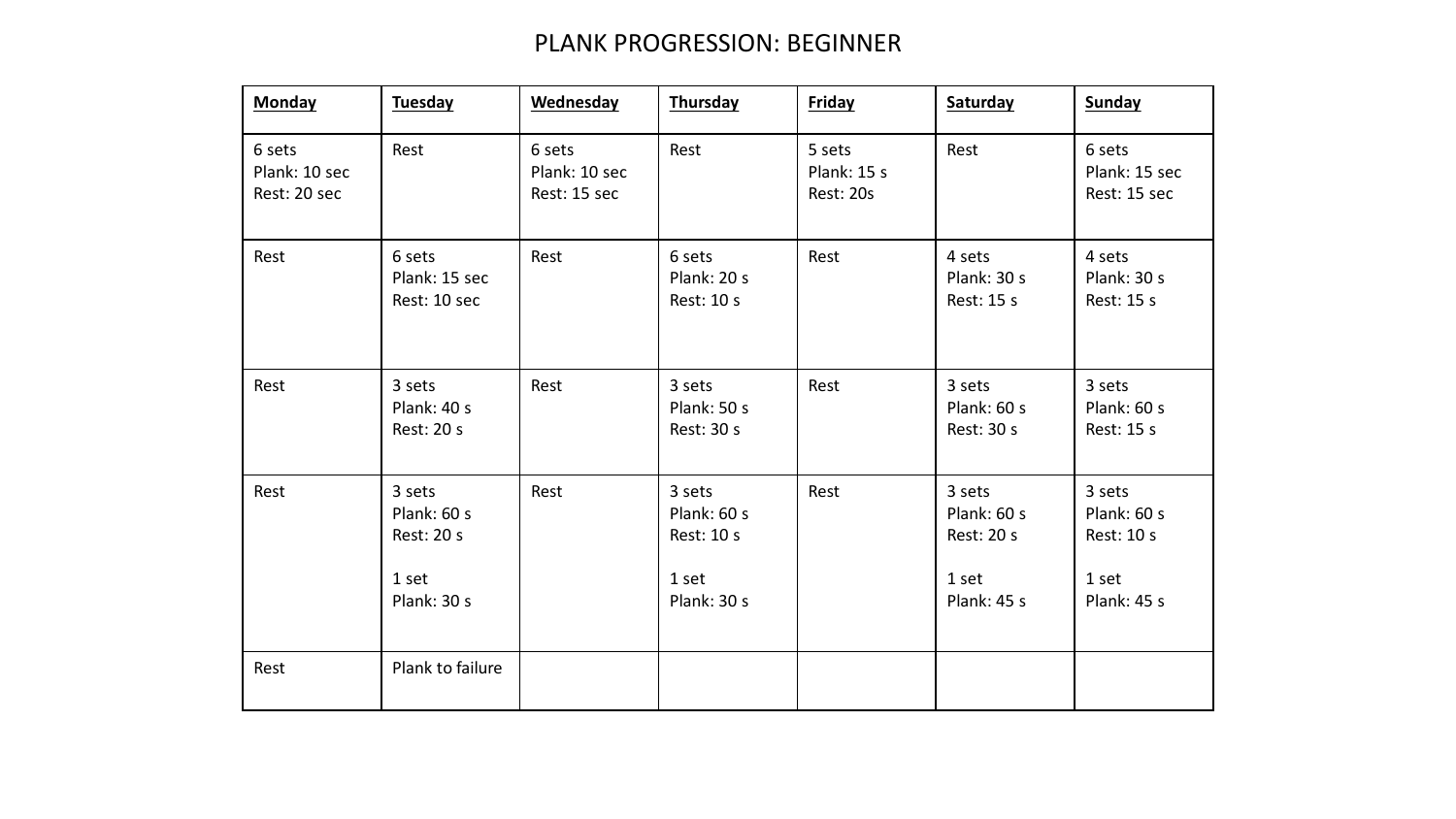## PLANK PROGRESSION: INTERMEDIATE

| <b>Monday</b>                                   | <b>Tuesday</b>                             | Wednesday                                         | <b>Thursday</b> | Friday                                            | <b>Saturday</b>                                    | <b>Sunday</b> |
|-------------------------------------------------|--------------------------------------------|---------------------------------------------------|-----------------|---------------------------------------------------|----------------------------------------------------|---------------|
| 3 sets<br>Plank: 30 s<br><b>Rest: 20 s</b>      | 3 sets<br>Plank: 30 s<br><b>Rest: 15 s</b> | 2 sets<br><b>Plank: 45 s</b><br><b>Rest: 20 s</b> | Rest            | Plank: 60 s<br><b>Rest: 20 s</b><br>Plank: 30 s   | 1 set<br>Plank: 60 s<br><b>Rest: 15 s</b><br>1 set | Rest          |
|                                                 |                                            |                                                   |                 |                                                   | Plank: 30 s                                        |               |
| 1 set<br>Plank: 90 s                            | Rest                                       | 2 sets<br>Plank: 60 s<br><b>Rest: 30 s</b>        | Rest            | 2 sets<br><b>Plank: 60 s</b><br><b>Rest: 20 s</b> | 2 sets<br>Plank: 60 s<br><b>Rest: 10 s</b>         | Rest          |
| Plank: 60 s<br><b>Rest: 30 s</b><br>Plank: 30 s | Rest                                       | Plank: $60 s$<br><b>Rest: 20 s</b><br>Plank: 30 s | Rest            | 3 sets<br><b>Plank: 55 s</b><br><b>Rest: 20 s</b> | 3 sets<br><b>Plank: 55 s</b><br><b>Rest: 10 s</b>  | Rest          |
| 2 sets<br>Plank: 90 s<br><b>Rest: 30 s</b>      | 2 sets<br>Plank: 90 s<br><b>Rest: 20 s</b> | Plank: 3 min                                      | Rest            | 2 sets<br>Plank: 100 s<br><b>Rest: 20 s</b>       | Plank: 3:30                                        | Rest          |
| Plank: 3:45                                     | Rest                                       | Plank: to<br>failure                              |                 |                                                   |                                                    |               |